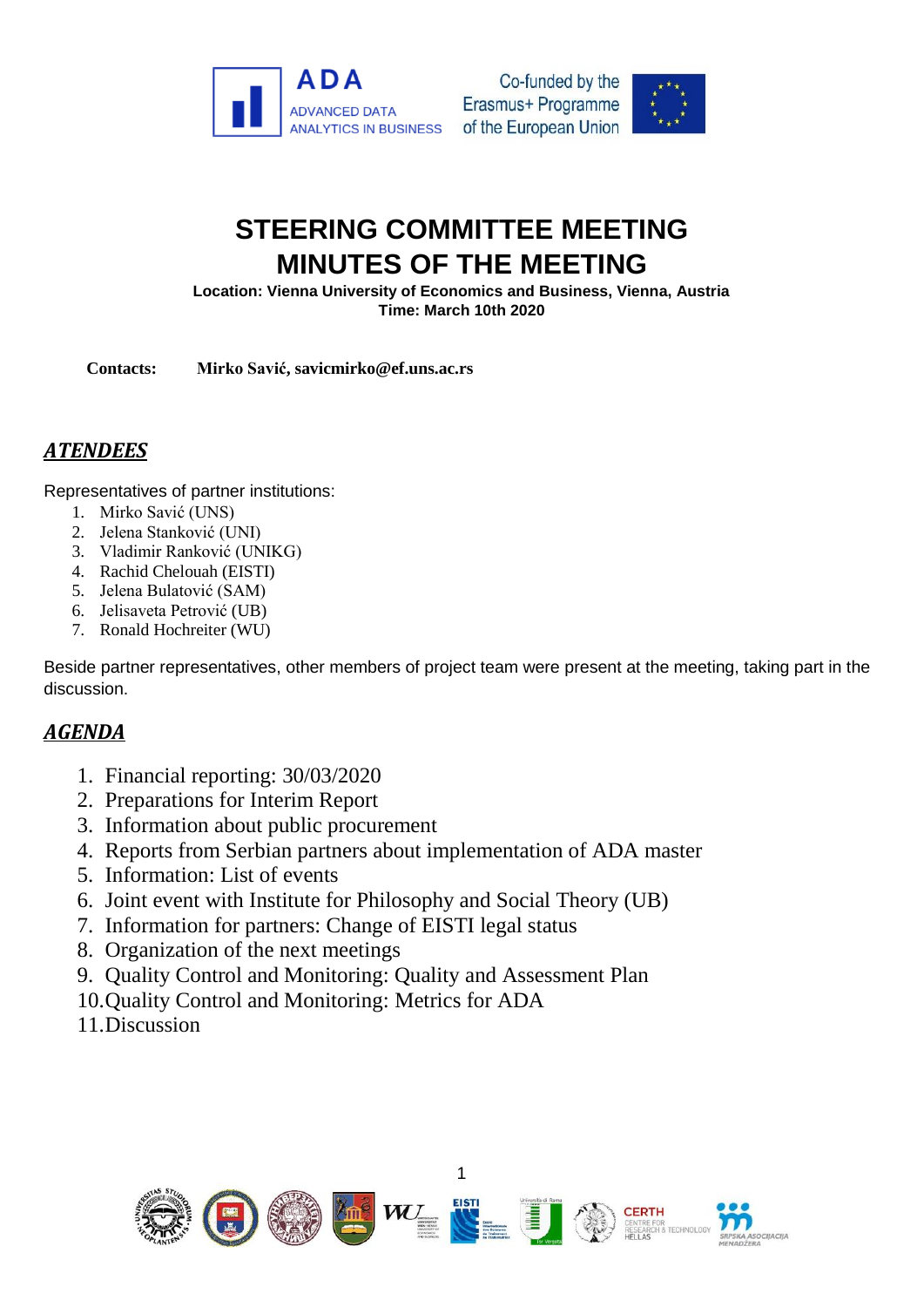



## *REMARKS*

- 1. Financial reporting: 30/03/2020
	- Coordinator reminded all partners to submit financial reports until March 30<sup>th</sup>. Reports must include purchase of equipment and trip to study visit in Vienna.
- 2. Preparations for Interim Report (Deadline 14/04/2020)
	- Coordinator reminded all partners that half of the project is approaching and consortium must submit Interim Report to EACEA. Coordinator will distribute the assignments related to writing of IR.
- 3. Information about public procurement
	- All partners must save all the documents related to the first purchase. All documents must be sent to the coordinator, including inventory lists.
	- Second purchase of equipment is approved by project officer in Brussels and consortium will do it as soon as possible, in the following month.
	- In the case of UNIKG, vendor did not deliver the computers from the first purchase yet, due to situation with Corona virus. UNIKG is expecting the equipment in question during following days.
	- At UB, the equipment from the first public purchase did not arrived yet at the university. When second public purchase is over, all equipment will be delivered.
- 4. Reports from Serbian partners about implementation of ADA master
	- UNI will start decision procedure for the study program in the following month, first at faculty level and afterwards at university level.
	- Prof. Savić explained to SC transformation of ADA master program at UNS, from 90 ECTS to 120 ECTS in order to facilitate enrolment of foreign students. Decision about the study program is finished at faculty level and program is submitted to senate of UNS. Right after the positive decision of senate, study program will be submitted to National Accreditation Body of Serbia.
	- At UB the project team is still waiting to solve the problem with accreditation software, where all participating faculties must declare the workload of their teachers participating in ADA master.
- 5. Information: List of events (deadline 30.3.)
	- Coordinator reminded all partners to submit list of events where they can promote ADA during the following year.